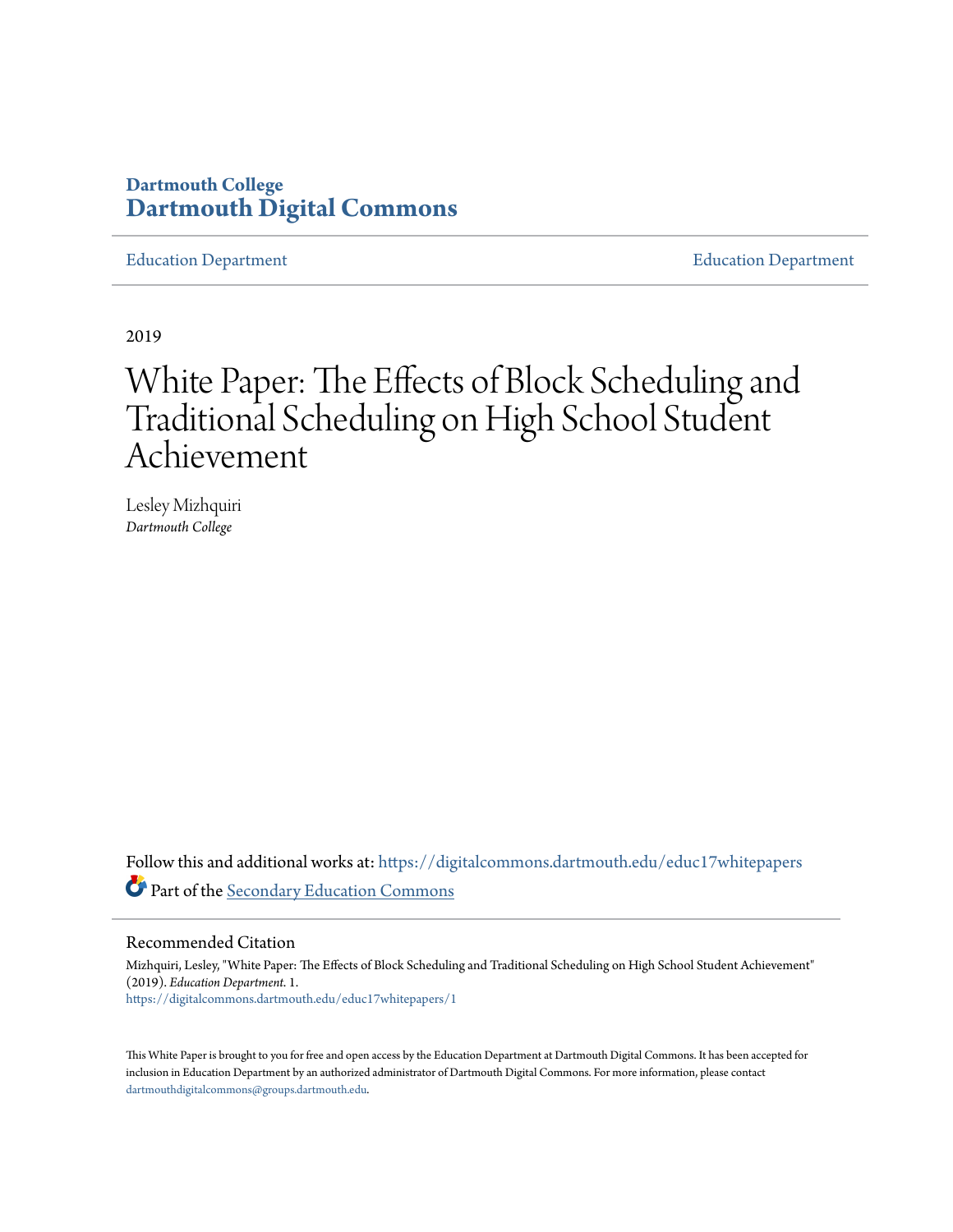# **White Paper: The Effects of Block Scheduling and Traditional Scheduling on High School Student Achievement**

Lesley Mizhquiri

Since the National Education Commission on Time and Learning published *Prisoners of Time* in 1994, which criticized the use of traditional schedules and asked readers to think differently about class scheduling in schools, the use of block scheduling in high schools has increased. However, there is still a lack of well-implemented and well-designed studies that explore the effects of block scheduling on high school student achievement. The purpose of this white paper is to investigate the effects of block and traditional scheduling on high school student achievement, as measured by grade-point averages and standardized test scores, by analyzing ten research studies. Although teachers and students have generally positive views of block scheduling, no consistent effects of block scheduling, as compared to traditional scheduling, on high school student achievement were found. Recommendations are made for future research.

*Keywords: block schedule, block scheduling, student achievement, traditional schedule, traditional scheduling, GPA, high school*

#### **Introduction**

In high schools across the United States, many students experience a traditional class schedule, with 45- to 60 minute classes that meet at the same hour every school day. Thus, students take all of their different classes every day. However, in 1994, the U.S. Department of Education published *Prisoners of Time,* a report from the National Education Commission on Time and Learning that criticized the traditional schedule and challenged readers to think differently about class scheduling in high schools (e.g., Sadowski, 1998). Using a tone of urgency, the National Education Commission on Time and Learning (1994) stated, "American students must have more time for learning. The six-hour, 180-day school year should be relegated to museums, an exhibit from our education past" (p. 8). They also argued that American students spent less time on core subjects than students in France, Japan, and Germany, which they believed was a "a recipe for a kind of slow-motion social suicide" (National Education Commission on Time and Learning, 1994, p. 8). The report further argued that "a new standard for an educated citizenry is required, a standard suited to the 21st century, not the 19th or the 20th" (National Education Commission on Time and Learning, 1994, p. 7). Based on this report, the U.S. Department of Education recommended that schools follow a blockscheduled model to improve student performance. Accordingly, the use of block scheduling in high schools has increased: 37.4% of public high schools used blocked scheduling by 2008 (National Center for Education Statistics, 2009). Yet the call for more time for learning continues to be echoed by education reformers today who argue that, in order to meet the needs of 21st century schools and students, more class time allowing for more learning opportunities for students to enhance their skills is needed (e.g., Liebtag & Ryerse, 2017). This white paper will investigate the differences between the effects of block scheduling and traditional scheduling on high school student achievement, measured by scores on standardized tests and grade point averages (GPAs).

## **Block Schedules**

In a high school following a block schedule, students attend fewer classes per day. Instead of 45- to 60 minute classes, block-scheduled classes are longer, averaging 90 minutes per class. In studies that have observed the transition to a different schedule in schools, the most observed transition has been from a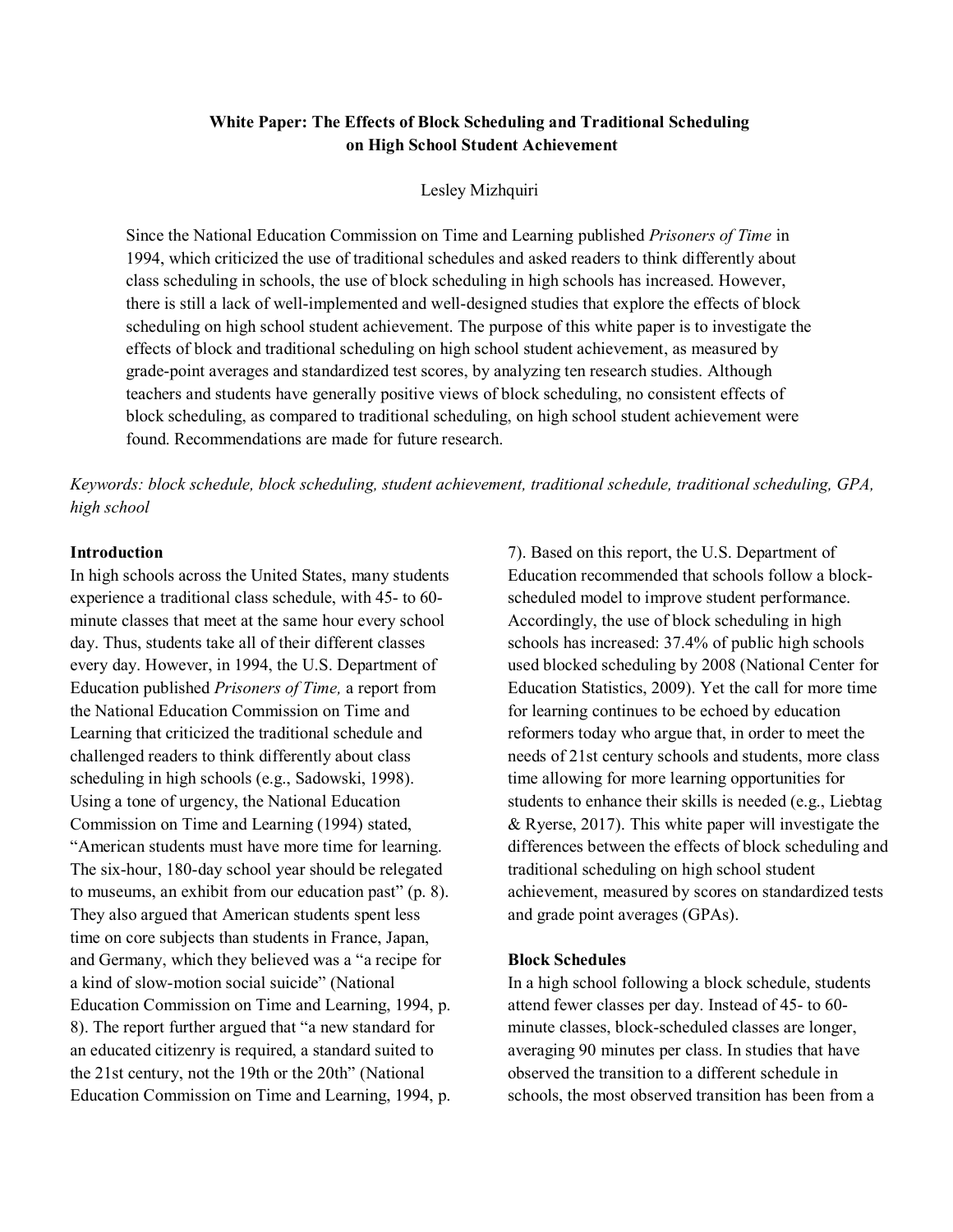traditional schedule to a block schedule. Schools have created a variety of different block schedule models (Rettig, 2019). The studies discussed in this white paper used a 4x4 block schedule, A/B block schedule, and a hybrid block schedule.

#### *4x4 Block Schedule*

In a 4x4 block schedule, a school year is divided into two semesters. During the first semester, students take only 4 courses every day at the same hour. During the second semester, students take a different set of 4 courses every day at the same hour. Each class is 90 minutes (Rettig, 2019).

#### Example:

| Semester 1                    | Semester 2                |
|-------------------------------|---------------------------|
| <b>Block 1- Geometry</b>      | Block 1- Art I            |
| <b>Block 2-Physics</b>        | Block 2- Spanish I        |
| Block 3-English I             | Block 3- Health           |
| <b>Block 4- World Studies</b> | <b>Block 4- Geography</b> |

#### *A/B Block Schedule*

In an A/B block schedule, students take three or four 90- to 120-minute courses on alternating days throughout the school year. Thus, students take 6 to 8 courses per year. If students take 8 courses throughout the year, they will take 4 courses per day – but different courses on alternating days. For example, on Monday, Day A, students take 4 courses. On Tuesday, Day B, students take 4 different courses. The A and B days continue to alternate throughout the year (Rettig, 2019).

Example:

| Monday<br>Day A    | Tuesday<br>Day B | Wednesday<br>Day A | Thursday<br>Day B | Friday<br>Day A    | Monday<br>Day B |
|--------------------|------------------|--------------------|-------------------|--------------------|-----------------|
| 1- Geometry        | 1-Art            | 1- Geometry        | 1-Art             | 1- Geometry        | 1 Art           |
| 2-Physics          | 2-Spanish I      | 2-Physics          | 2-Spanish I       | 2-Physics          | 2-Spanish I     |
| 3-English I        | 3-Health         | 3-English I        | 3-Health          | 3-English I        | 3-Health        |
| 4-World<br>Studies | 4-<br>Geography  | 4-World<br>Studies | 4-<br>Geography   | 4-World<br>Studies | 4-<br>Geography |

#### *Hybrid Block Schedule*

A hybrid block schedule combines aspects of both traditional and block schedules. For example, one hybrid schedule combines aspects of a traditional schedule and a 4x4 block schedule. In this model, students get to decide whether to replace the time of 2 traditional courses with 1 block course. In addition, students get to decide whether to take all block courses or all traditional courses. Each block course is 90 minutes long, while each traditional course is 45 minutes long. If students take a block course, they only take that course for one semester, following the 4x4 model. If they choose a traditional course, they take that course throughout the year (Hess, Wronkovich, & Robinson, 1999).

|--|

| Block 1 | <b>Traditional Period 1</b> |  |
|---------|-----------------------------|--|
|         | <b>Traditional Period 2</b> |  |
| Block 2 | <b>Traditional Period 3</b> |  |
|         | <b>Traditional Period 4</b> |  |
| Block 3 | <b>Traditional Period 5</b> |  |
|         | Traditional Period 6        |  |
| Block 4 | <b>Traditional Period 7</b> |  |
|         | <b>Traditional Period 8</b> |  |

#### **Perspectives on Block Schedules**

#### *Teachers' Perspectives*

Zepeda and Stewart (2006) analyzed 14 studies to learn more about teachers' instructional perceptions of shifting to block scheduling. They found that teachers and faculty members had generally positive perspectives on the change from a traditional schedule to a block schedule. On a block schedule, teachers reported that they could use more in-class activities (rather than just teacher-oriented lectures), expand lessons, work with individual students to build stronger relationships, have a lighter student load, add more student-independent projects, and that there were fewer interruptions (e.g., Evans, Tokarczyk, Rice, & McCray, 2002; Small, 2000). However, teachers also reported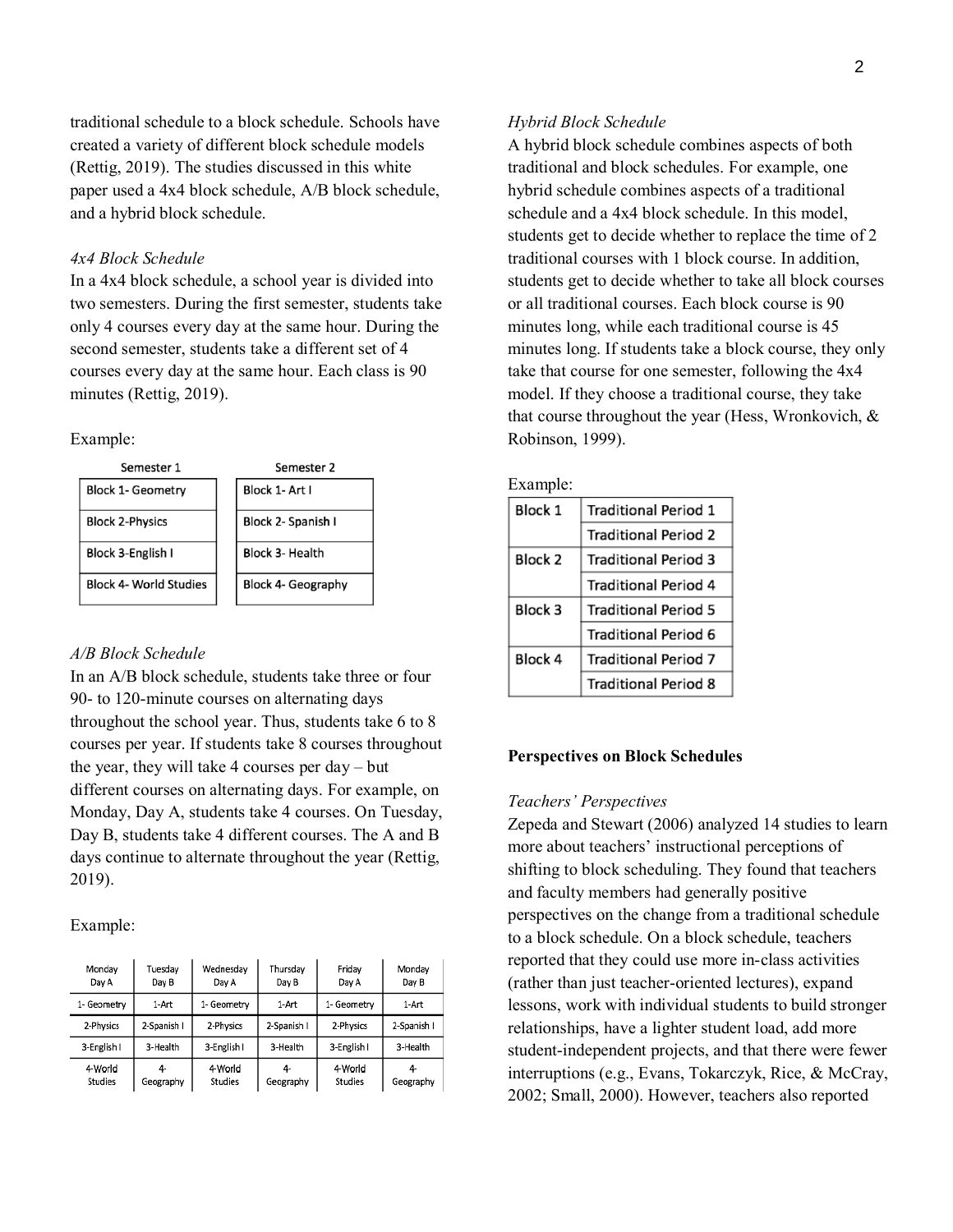having difficulties teaching a block-scheduled classroom. For example, they noted that when students missed a class, it was harder for those students to catch up with the work and content time (Evans et al., 2002; Small, 2000). They also expressed difficulty in creating enough activities for the allotted class time (Evans et al., 2002; Small, 2000). Although the positive aspects of blocked schedules appear to outweigh the negative aspects in this analysis of teachers' perspectives, it is important to note that some of the studies included in Zepeda and Stewart (2006) did not include details about how the data were gathered, which limits interpretability of the findings. In addition, the sample size of several of the studies was small, which can affect results and lead to biases.

#### *Students' Perspective*

Zepeda and Stewart (2006) also analyzed six studies concerning students' perceptions of block scheduling. They reported that, like teachers, students had generally positive perspectives on the change from a traditional to a block schedule. For example, students reported that they had more opportunities to take different courses, more time to work with other students on activities, fewer classes to focus on (in comparison to a traditional schedule), more interactions with their teachers, and more time to ask questions during class time (Zepeda & Stewart, 2006). However, students also reported that teachers had difficulties providing enough activities for class (consistent with what teachers themselves noted). With inadequate activities to fill class time, students reported experiencing greater boredom in blocked schedule classes (e.g., Evans et al., 2002; Gruber & Onwuegbuzie, 2001; Small, 2000). Although some of the studies did not provide details about the types of surveys used with students (Zepeda & Stewart, 2006), the analysis does seem to relatively reliably indicate both positive and negative aspects of a block schedule from the student perspective.

#### **Research Studies on Blocked Schedules**

#### *Quality of Evidence*

The Every Student Succeeds Act (ESSA) is a U.S. law passed in 2015 that guides Kindergarten to 12th grade public school policy (e.g., U.S. Department of Education, 2016). The ESSA encourages schools to use evidence-based interventions, strategies, and approaches that will help increase student achievement. To assist schools in distinguishing between strong and weak evidence, guidance identifies tiers, or levels, of evidence (U.S. Department of Education, 2016).

*Tier 1- Strong Evidence*. Tier 1 evidence is strong evidence that is supported by at least one or more wellimplemented and well-designed randomized control experimental studies (U.S. Department of Education, 2016). A randomized control experimental study, also called a randomized control trial (RCT), is a study design in which participants are randomly assigned into either a control group or an experimental group. The goal is that all variables will be the same in both groups, with the only difference between groups being the variable that is being studied. In terms of investigating the effects of block scheduling, an RCT would involve a large group of students who were randomly assigned to either an experimental group with block scheduling or a control group with no block scheduling. This design allows for interpretation in terms of a cause and effect relationship (e.g., Himmelfarb Health Sciences Library, 2018). Given that random assignment of either large numbers of students or whole schools to a traditional or blocked schedule is impractical (and, likely, impossible, as every school already uses some schedule and, thus, transitions would need to occur both ways), it is unlikely that there would ever be strong evidence regarding the effects of block scheduling on student achievement.

*Tier 2- Moderate Evidence*. Tier 2 evidence is moderate evidence that is supported by at least one or more well-implemented and well-designed quasiexperimental studies (U.S. Department of Education,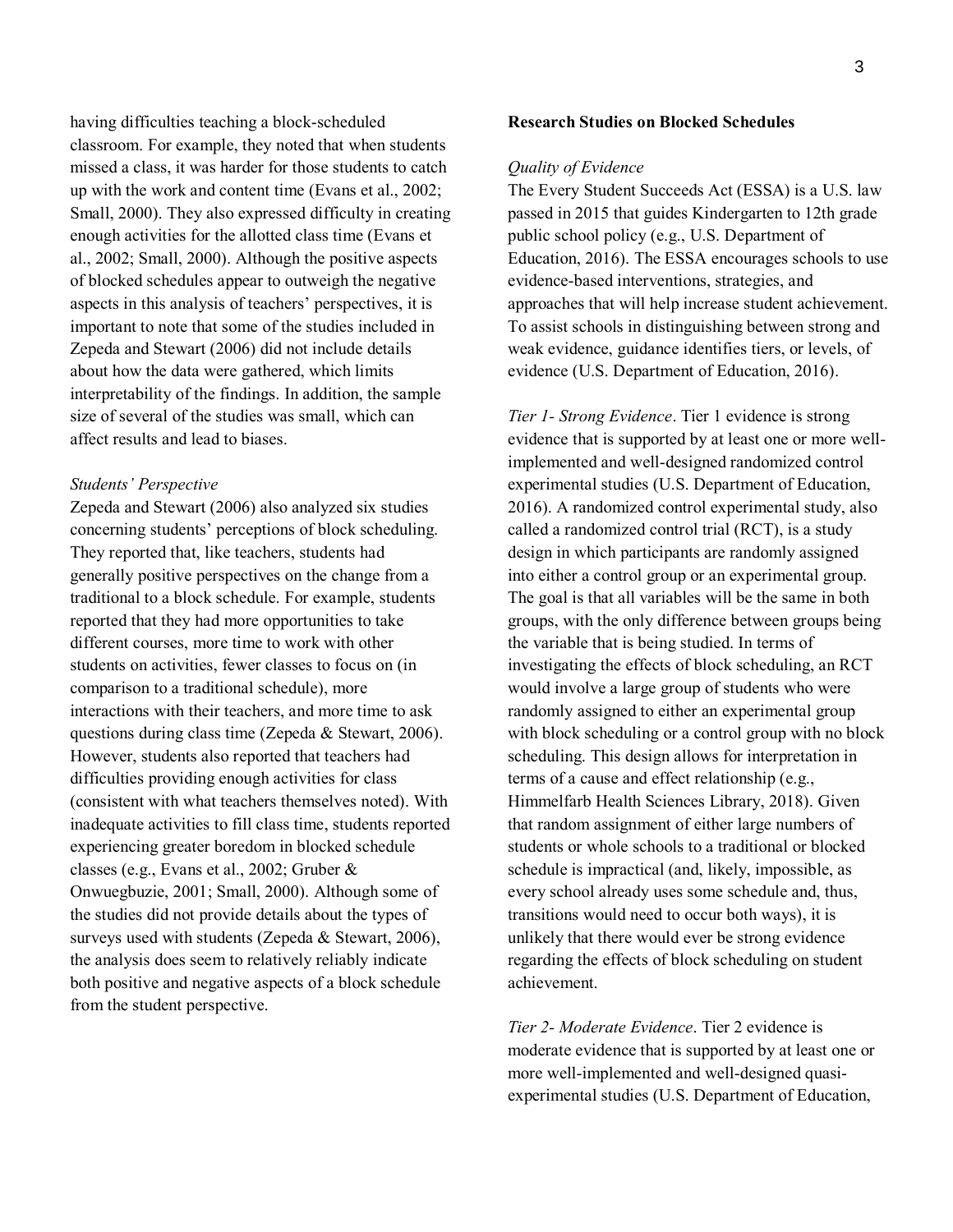2016). A quasi-experimental study is similar to a randomized control trial; however, participants in this type of study are not randomly assigned (e.g., Sousa, Driessnack, & Mendes, 2007).

*Tier 3- Promising Evidence*. Tier 3 evidence is promising evidence that is supported by at least one or more well-implemented and well-designed correlational studies with statistical control for selection bias (U.S. Department of Education, 2016). A correlational study is a non-experimental study that tries to document associations between two variables using statistical analysis. However, if correlation is found, it does not mean that causation is present (Statistics Solution, 2019).

*Tier 4- Demonstrates a Rationale*. Tier 4 interventions, strategies, and approaches are not supported by tier 1, 2, or 3 evidence from research studies, but are instead supported by a well-designed logic model or theory (U.S. Department of Education, 2016). This is the weakest type of evidence in the ESSA scheme.

#### *The Current Study*

Following, 10 research studies are analyzed in order to investigate the effects of block scheduling and traditional scheduling on high school student achievement, as measured by GPAs or standardized test scores. It was difficult to find well-designed and well-implemented research studies on this topic; most of the studies considered provided only tier 3 or 4 evidence. Moreover, given the practicalities of conducting this kind of research, nine of the studies used an ex-post facto design. Ex-post facto, or afterthe-fact, research involves investigations of the topic after the event has occurred (Nunes Silva, 2010). Thus, researchers cannot ensure that the occurring event is well-designed because they have no opportunity for influence or interreference. There are many limitations in education that can create difficulties for producing high quality research. In this case, comparing students before and after a schedule-change transition (as in the studies reviewed here) is more feasible than random assignment to a block or traditional schedule.

#### *Review of Research Studies*

*Effects on GPA*. Four studies measured student achievement by using GPA. One ex-post facto study of a high school in Georgia used the GPA data of 146 students who followed the traditional schedule during their four years and graduated in 1997 as a sort of control group (Gruber & Onwuegbuzie, 2001). The whole school switched to a 4x4 block schedule in the school year following their graduation (1997-1998). The researchers compared the group of 146 students with 115 students who graduated in 2000; that is, students who had had one year of traditional scheduling and three years of block scheduling. There was no significant difference in the average GPAs of the two groups: The traditional schedule group had a mean GPA of 84.21, and the block schedule group had a mean GPA of 84.77. However, because of the limitations of this study, it is difficult to conclude that scheduling has no effect on GPA. For example, the authors did not report on the courses that the schools offered, which courses students took, or on the way that GPA was calculated. In addition, the block scheduling group did have one year of traditional scheduling, which means that they experienced the transition during their high school career, both of which could have affected the results.

Indeed, findings from three other studies suggest that block scheduling may have positive effects on GPA. In one ex-post facto study, Nichols (2005) gathered GPA data from English and Language Arts courses in five different high schools in an urban district to investigate the effects of the transition from a traditional schedule to a block schedule over several years. Each of the five schools converted to block scheduling in a different year; three high schools switched from traditional to 4x4 block scheduling while the other two transitioned from traditional to A/B block scheduling. Overall, Nichols (2005) reported a trend of students' GPAs slightly increasing over time, which might suggest positive effects of blocked scheduling. However, average GPA at two of the schools showed no increase.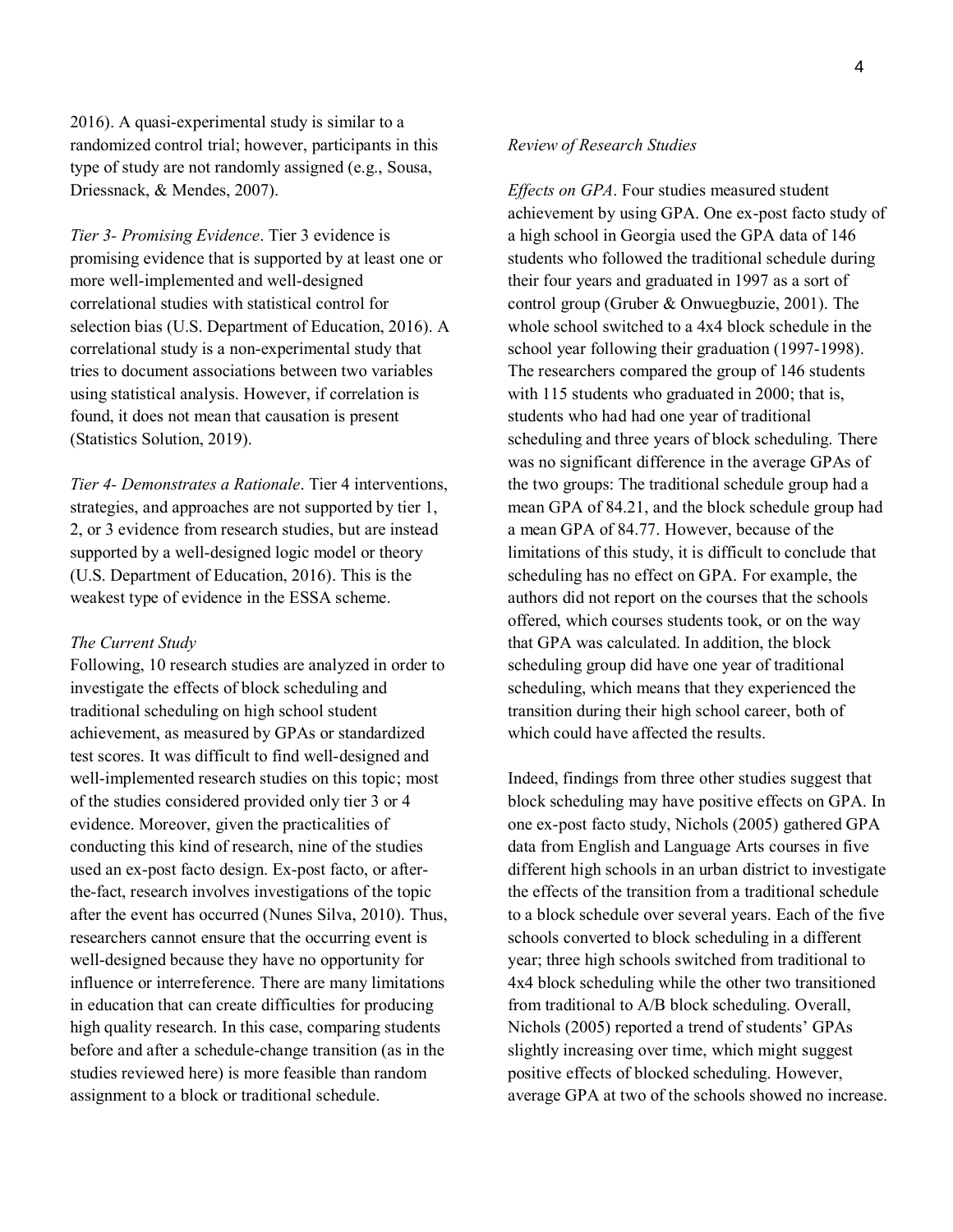In the other three schools, GPA increased during the years of traditional scheduling and then continued to increase after the change to block scheduling. Without a causal design, the author cannot prove that block scheduling was the reason that GPAs rose (especially given the pattern of evidence that GPA was already rising during the traditional scheduling years).

Trenta and Newman (2002) also reported positive effects of block scheduling on high school GPA, for students in a small Midwest high school. The high school transitioned to 4x4 block scheduling in 1998. The authors considered GPA data from 500 students who graduated in 1997, 2000, 2001, and 2002, comparing the graduating class who had 4 years of traditional scheduling with the graduating classes who had at least 2 years of block scheduling. The class with four years of traditional scheduling had a mean GPA of 2.8 while the classes who had three years of block scheduling had a mean GPA of 3.0, a small but significant difference. The conclusion of positive effects of block, as compared to traditional, scheduling on GPA is limited, however, as the researchers did not discuss how the students were performing before the transition to block scheduling, no graduating class provided data of a full high school career on block scheduling, using only one class as a control group and many as a comparison is problematic, and the data are correlational, and therefore cannot be used to argue causation.

Hess et al. (1999), in another ex-post facto study, also concluded that block scheduling improved student GPAs. The researchers studied a school in Ohio that changed from a traditional schedule to a hybrid schedule that consisted of both 4x4 and traditional scheduling. As noted above, in this scheme, if students decided to take a traditional scheduled class, they would take that class for one year, as compared to a semester-long block schedule class; this difference in time-length could have affected the results. In addition, teachers decided the type of scheduled course they wanted to teach and were given training 3 years prior to the study on how to teach a block-scheduled class if

that is what they chose. The authors reported that block scheduled students had higher GPAs than traditional scheduled students. However, no tables with data were shown and effect sizes were not mentioned, and the authors could not be reached. Other limitations temper the conclusion. For example, students were told that the results would be used to evaluate the effectiveness of the types of schedules, which could have led to bias. In addition, there was no control for what courses students actually took; for example, not all sophomores took biology and geometry, which could have affected GPAs. Finally, given the combination of both traditional and 4x4 periods, it is difficult to pinpoint the differences when both variables are present in a student's schedule.

*Effects on Standardized Test Scores*. The nine studies considered here reported different results concerning the effects of block and traditional schedules on high school standardized test scores. Different studies used different types of standardized tests, which affects comparability due to the different types of questions and difficulty levels. In addition, all nine were ex-post facto studies, which, as noted above, do not allow researchers to influence the event that the study is analyzing.

Two research studies found that block scheduling had positive effects on standardized test scores. Evans et al. (2002) studied three high schools in different districts that transitioned to a 4x4 block schedule from a traditional schedule at the beginning of the 1997-1998 school year. They compared students who followed a traditional schedule throughout their four years in high school to students who followed a block schedule for three years in terms of scores on The Scholastic Aptitude Test (SAT) and the High School Proficiency Test (HSPT). All 11<sup>th</sup> graders at the three high schools took both of these tests (the SAT for college admissions and the HSPT as a requirement for graduation in New Jersey). In comparing the block schedule group to the traditional schedule group, the authors found that the average combined SAT score increased by 14% and that 6% more students passed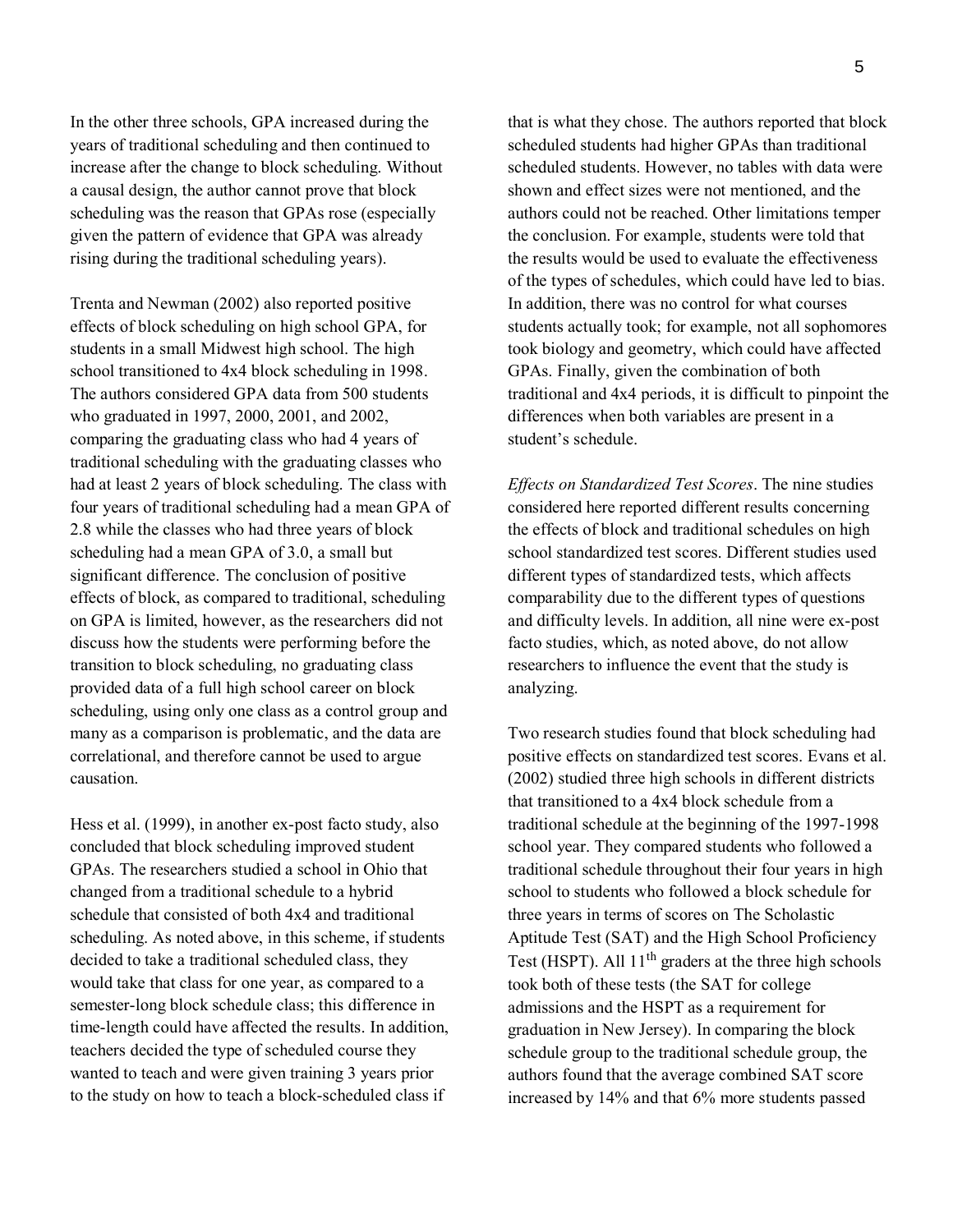the HSPT exam. However, the actual scores were not reported, which makes it difficult to know whether these effects were large or meaningful.

Lewis, Dugan, Winokur, and Cobb (2005) also reported positive effects across three high schools in a district, by looking at one high school with A/B block scheduling, one high school with 4x4 block scheduling, and one high school with traditional scheduling. Scores from 355 students were analyzed in this study. Each student attended 1 of the 3 high schools (grades 10-12) that each had one of the three schedules, attended a junior high school (grades 7-9) with the same type of schedule, completed a reading/and or mathematics standardized Levels test in the 9th grade, and completed the reading and/or math ACT assessment in the 11th grade (Lewis et al., 2005). The authors found that block schedule students performed just as well or slightly better than traditional schedule students. They also found that the 4x4 block schedule provided students with an advantage over students in both traditional and A/B schedules. With the exception of reading scores in 4x4 scheduling  $(d = 1.93)$ , the effect sizes for reading and math scores in 4x4 and A/B schedules, as compared to scores for students using a traditional schedule, were smaller than .2. Thus, these were small but significant effects in favor of block scheduling. The different natures of the Levels and ACT tests (the former voluntary and low-stakes, the latter high-stakes) and the lack of details regarding the high schools, the junior high schools, the teachers, the classes provided, and the lessons taught, as well as the small sample size, are potential limitations of this study.

In contrast, four studies found that block scheduling had negative effects on standardized test scores. Gruber and Onwuegbuzie (2001), who considered effects of block scheduling on GPA (see above), also considered effects on scores on the Georgia High School Graduation Test (GHSGT), which tests Writing, Language Arts, Mathematics, Science, and Social Studies during the junior year. In their ex-post facto study, they found no statistically significant difference

in scores on the Writing portion of the GHSGT between the two groups. However, traditional-schedule students had statistically significantly higher scores on the Language Arts ( $d = 0.34$ ), Mathematics ( $d = 0.52$ ), Social Studies ( $d = .51$ ), and Science ( $d = .46$ ) portions. They concluded that block scheduling does not have a positive effect on academic achievement. Although these effect sizes are large for education, the study is limited in that a change in attendance policy occurred at the same time as the transition to a block schedule, there are few details about the implementation of the block schedule, and the size of the sample is small.

However, Lawrence and McPherson (2000) came to a similar conclusion in their study of 4,759 low-income high school students in two high schools in North Carolina that transitioned from a traditional schedule to a block schedule. Students took the North Carolina End-of-Course Assessment in Algebra I, Biology, English I, and U.S. History. Test scores from the 1992- 93 and 1993-94 school years represented the traditional schedule and scores from the 1994-95 and 1995-96 years represented block scheduling. Mean scores for traditional schedule students were: 54.20 in Algebra, 39 in Biology, 47.47 in English I, and 47.46 in U.S. History. Mean scores for block schedule students were: 48.22 in Algebra, 34.78 in Biology, 38.67 in English I, and 39.68 in U.S. History. Scores were statistically significantly higher on each of the four tests for the traditional schedule students. Although the authors did not provide effect sizes, my calculations indicate  $d =$ .15 for Biology scores,  $d = 0.22$  for Algebra I,  $d = 0.29$ for English I, and  $d = 0.24$  for U.S. History. The number of students tested per subject and per method of scheduling varied from 1029 to 412. No information was provided regarding similarity of the classes across high schools, teachers, block schedule format, or the type of block scheduling.

Terrazas, Slate, and Achilles (2003) also reported effects suggesting benefits of traditional over block scheduling on standardized test scores. In their ex-post facto study, they considered 399 high schools on a traditional schedule (T) and 398 high schools on a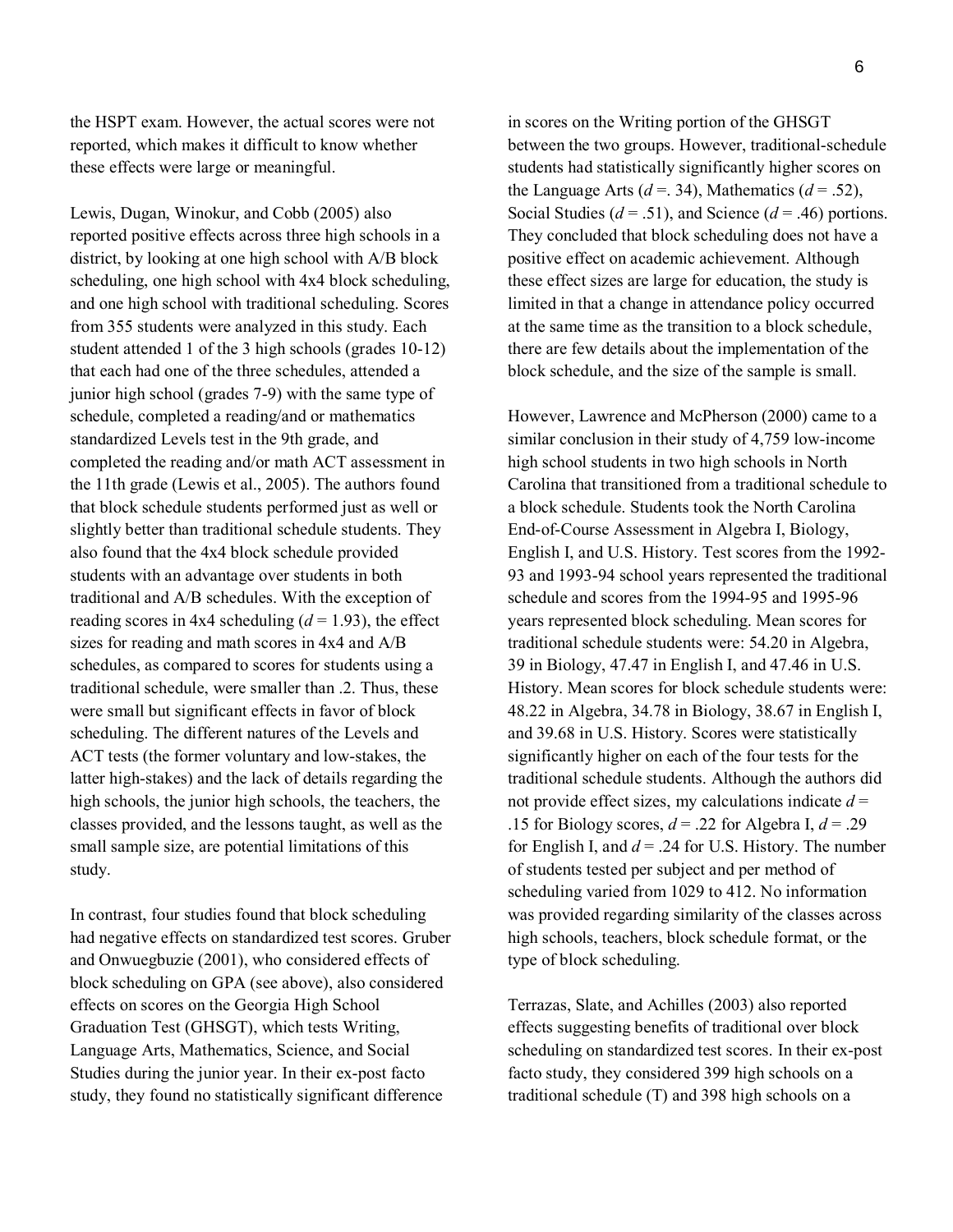block schedule (B) in Texas during the 1999-2000 school year (Terrazas et al., 2003). Students took standardized tests including the Texas state exam (TASS) that had math, reading, and writing; end of course tests in Algebra I, Biology, English II, and U.S. History; the SAT I; and the ACT. The authors found that students at schools with the traditional schedule outperformed students with a block schedule on almost all of the standardized tests. The scores were the following: TASS math (T: 89.00, B: 87.58), TASS reading (T: 91.61, B: 90.75), TASS writing (T: 92.97, B: 91.36), Biology (T: 83.05, B: 80.80), and English II (T: 79.25, B: 78.36). the SAT I (T: 970.71, B: 959.40), and the ACT (T: 19.95, B: 19.74). The exceptions were the Algebra 1 end-of-course exam, for which students in block schedule outperformed students in traditional schedule (T: 30.93; B: 32.59) and the U.S. History endof-course exam (T: 69.46, B: 69.78). The authors stated that the effect sizes of these differences were small. The authors did not provide any details about the schools using traditional schedule vs. block schedule, teachers, students, or the type of block scheduling.

The fourth study to report negative effects on achievement associated with block scheduling was a correlational study with 1,449 students based on 1988- 1994 data from the National Education Longitudinal Study (NELS) (Rice, Croninger, & Roellke, 2002). Tenth graders were tested in mathematics using cognitive standardized tests made by the authors of the NELS. However, the NELS did not collect data regarding scheduling. Thus, the authors used mathematical empirical models to figure out which students had block-scheduled courses based on mathematics teachers' reports of how many minutes were allocated for the most recent class session. The authors found that enrollment in block-scheduled 10th grade mathematics classes had a significant but negative impact on student achievement scores. Although the authors did not report the actual test scores, they did state that the effect sizes related to scheduling were small. In addition to the lack of actual data, limitations of this study include the lack of information about the high schools, students, teachers,

and types of mathematical courses. The calculations to determine whether students took block-scheduled courses based on teacher reports may have led to inaccuracies. In addition, only 60 students followed a block schedule based on these calculations, which is a small sample size.

Finally, three studies reported mixed results regarding differential effects of traditional and block scheduling on standardized test scores. Arnold (2002), in an expost facto study in Virginia, looked at student achievement within 51 schools that were on sevenperiod A/B block schedules and 104 schools that were on seven-period traditional schedules. The outcome measure was scores on the 1991-1996 11th grade Tests of Achievement and Proficiency (TAP), which measure student progress on reading comprehension, mathematics, written expression, using sources of information, social studies, and science (Arnold, 2002). The mean TAP score for traditional schedule students was 192.33, and for block schedule was 191.75. Although this was a significant difference in favor of traditional scheduling, the effect size was very small; thus, the author concluded that there were essentially no differences in the effects of block scheduling and traditional scheduling on TAP performance. Hess et al. (1999) reported no statistically significant difference in scores on tests of Geometry and World history in terms of scheduling but found statistical differences that favored block scheduling in English and Biology. The limitations of this study were noted above. In addition to GPA (see above), Trenta and Newman (2002) considered 9th grade Ohio Proficiency Test (OPT) scores and ACT scores. The class with four years of traditional scheduling had a higher mean OPT score than the classes that had three years of block scheduling. However, these students took the OPT in the spring of their 8th grade – before experiencing any high school scheduling. In addition, the class with four years of traditional scheduling had a mean ACT score of 21, whereas the classes that had three years of block scheduling had a mean ACT score of 20. The authors found no significant relationship between the number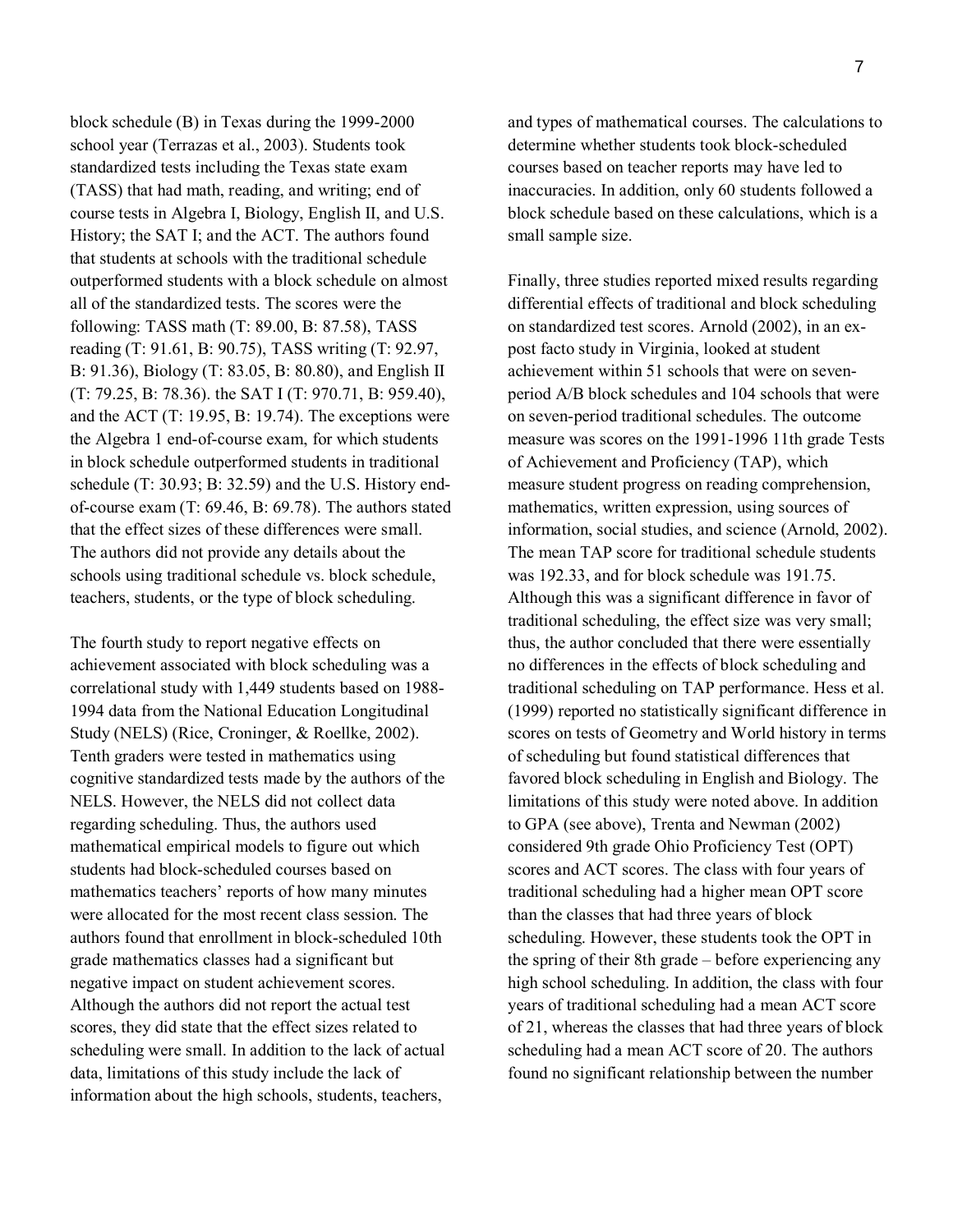of years in block scheduling and ACT scores. Limitations of this study are also noted above.

## **Conclusion**

Based on the findings of these 10 research studies, it is difficult to determine the effects of block and traditional scheduling on high school student achievement as measured by GPA and standardized test scores. A guarded conclusion would be that block scheduling is not associated with marked improvements in academic performance, regardless of whether those are measured by GPA or standardized test scores. While there is positive evidence, the effects are not large, and there is also negative and mixed evidence; thus, there appears to be little support from this research for changing to a block schedule in order to improve high school student achievement.

As noted above, because most of the studies were expost facto, the researchers were not able to control for different variables that could have affected the results. In addition, there are inconsistencies when measuring student achievement by using GPA and different standardized tests. The way GPAs are calculated can vary among different schools. Teachers can also have different grading systems across subjects. When using standardized test scores, it is important to know the type of standardized tests given as well as the importance of the tests in order to avoid bias. For the most part, the studies analyzed in this white paper did not fully report about the population of the students, the population of the teachers, the performances of the schools, the support given to teachers during their transition to block scheduling, and the courses offered at schools. In addition, some studies did not mention the type of block schedule used.

In order to have more reliable research findings, and thus better evidence upon which to base decisions about high school scheduling, future studies should:

● Avoid using an ex-post facto design due to the lack of variable control

- Avoid using inconsistent standardized test scores and GPA as ways of measuring student achievement
- Investigate whether providing teacher support for transitioning of schedules leads to better results (e.g., Hess et al., 1999)
- Avoid using a hybrid model schedule to investigate the effects of traditional and block schedules due to confounding variables
- Increase the time-span of studies to see whether effects are gradual and maintained over time
- Stay consistent with the type of block schedule used
- Investigate whether teachers change their curriculum when transitioning to block scheduling and what activities or models are used
- Investigate whether block scheduling works differently for different subject areas
- Investigate whether certain activities in a block scheduled classroom have a greater effect on student achievement

In addition, based on the issues that teachers and students face, if a school does transition to block scheduling, it is recommended that:

- Teachers are supported in tackling the issue of not having enough activities for their classes
- Students are provided with adequate support and resources when they are absent in order to help them catch up with the content missed

Overall, the conclusion of this analysis is that more research on both the academic effects of block and traditional schedules and the perspectives of students and teachers on block and traditional schedules needs to be done in order to be able to make strongly evidence-based decisions regarding high school scheduling.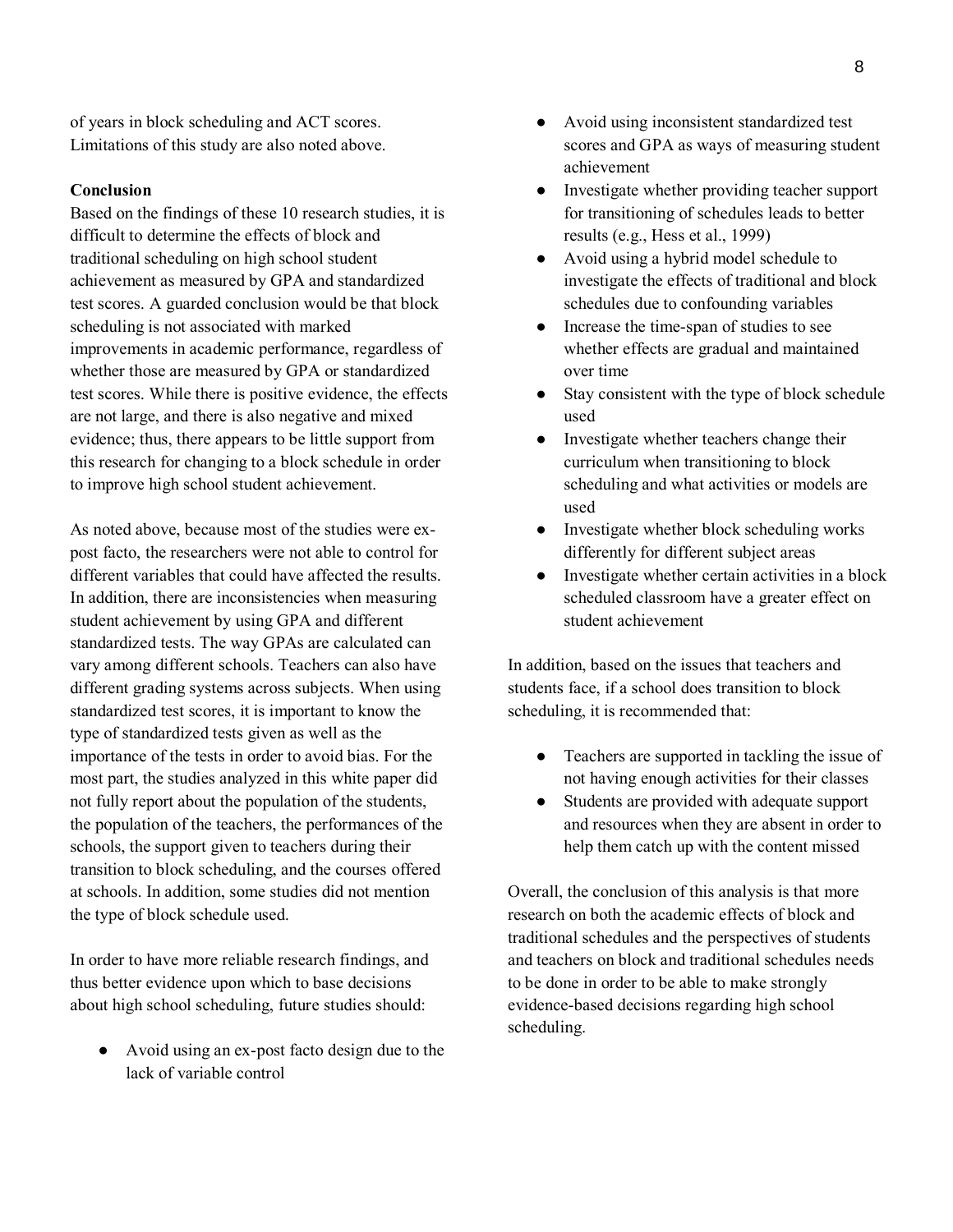#### **References**

- Arnold, D. E. (2002). Block schedule and traditional schedule achievement: a comparison. *National Association of Secondary School Principals (NASSP) Bulletin*, *86*(630), 42–53. <https://doi.org/10.1177/019263650208663006>
- Evans, W., Tokarczyk, J., Rice, S., & McCray, A. (2002). Block scheduling: an evaluation of outcomes and impact. *The Clearing House, 75*(6), 319-323. Retrieved from <https://doi.org/10.1080/00098650209603964>
- Gruber, C. D. & Onwuegbuzie, A. J. (2001). Effect of block scheduling on academic achievement among high school students. *The High School Journal, 84*(4), 32-42. https://doi.org[/10.1353/hsj.2001.0010](https://doi.org/10.1353/hsj.2001.0010)
- Hess, C., Wronkovich, M., & Robinson, J. (1999). Measured outcomes of learning under block scheduling. *National Association of Secondary School Principals*, *83*(611), 87-95. <https://doi.org/10.1177/019263659908361111>
- Himmelfarb Health Sciences Library. (2018). Randomized controlled trial. Retrieved from [https://himmelfarb.gwu.edu/tutorials/studydesi](https://himmelfarb.gwu.edu/tutorials/studydesign101/rcts.cfm) [gn101/rcts.cfm](https://himmelfarb.gwu.edu/tutorials/studydesign101/rcts.cfm)
- Lawrence, W. W, & McPherson, D. D. (2000). A comparative study of block scheduling and traditional scheduling on academic achievement. *Journal of Instructional Psychology*, *27*(3), 178-82. Excerpt available at https://www.questia.com/library/journal/1G1- 66355137/a-comparative-study-of-blockscheduling-and-traditional
- Lewis, C. W., Dugan, J. J., Winokur, M. A., & Cobb, B. R. (2005). The effects of block scheduling on high school academic achievement. *National Association of Secondary School Principals (NASSP) Bulletin, 89*(645), 72-87. doi:10.1177/019263650508964506
- Liebtag, E., & Ryerse, M. (2017). Scheduling for learning, not convenience. Retrieved from [https://www.gettingsmart.com/2017/02/schedu](https://www.gettingsmart.com/2017/02/scheduling-for-learning-not-convenience/) [ling-for-learning-not-convenience/](https://www.gettingsmart.com/2017/02/scheduling-for-learning-not-convenience/)
- National Center for Education Statistics. (2009). Public school questionnaire: 2007-08 school and staffing survey. Retrieved from https://nces.ed.gov/surveys/ctes/tables/h01.asp
- National Education Commission on Time and Learning. (1994). *Prisoners of time*. Washington, DC: U.S. Government Printing Office. Retrieved from [https://www.ecs.org/clearinghouse/64/52/6452.](https://www.ecs.org/clearinghouse/64/52/6452.pdf) [pdf](https://www.ecs.org/clearinghouse/64/52/6452.pdf)
- Nichols, J. (2005). Block-scheduled high schools: impact on achievement in English and language arts. *The Journal of Educational Research, 98*(5), 299-309. <http://dx.doi.org/10.3200/JOER.98.5.299-309>
- Nunes Silva, C. (2010). Ex post facto study. In N. J. Salkind (Ed.), *Encyclopedia of research design*. SAGE knowledge. http://dx.doi.org/10.4135/9781412961288.n14 5
- Rettig, M. D. (2019). The effects of block scheduling. Alexandria, VA: The School Superintendent Association. Retrieved from [http://www.aasa.org/SchoolAdministratorArtic](http://www.aasa.org/SchoolAdministratorArticle.aspx?id=14852) [le.aspx?id=14852](http://www.aasa.org/SchoolAdministratorArticle.aspx?id=14852)
- Rice, J. K, Croninger, R. G, & Roellke, C. F. (2002). The effect of block scheduling high school mathematics courses on student achievement and teachers' use of time; implications for educational productivity. *Economics of Education Review*, *21*(6), 599-607. [https://doi.org/10.1016/S0272-7757\(01\)00045-](https://doi.org/10.1016/S0272-7757(01)00045-0) [0](https://doi.org/10.1016/S0272-7757(01)00045-0)